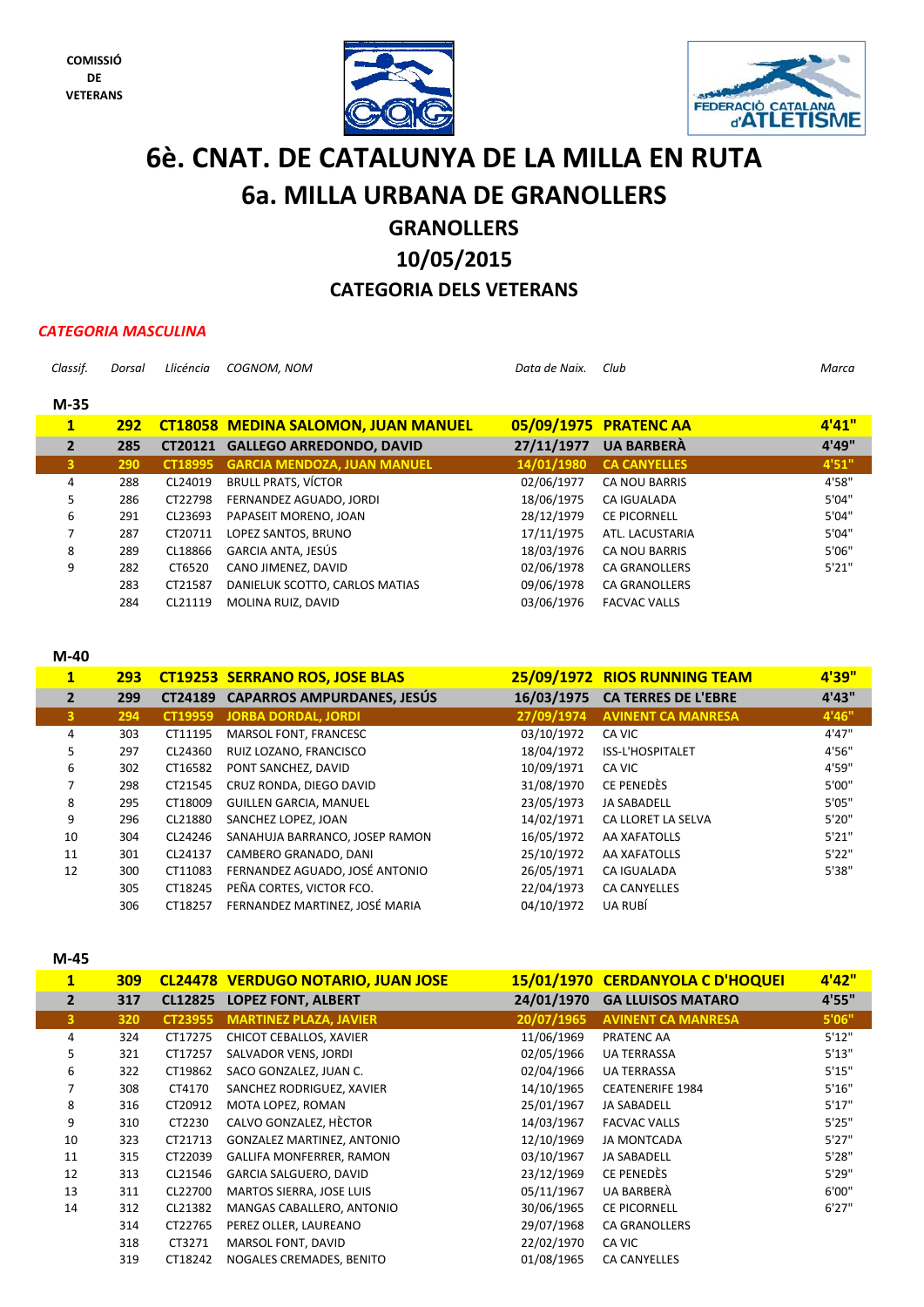| $M-50$ |     |         |                                      |            |                                 |        |
|--------|-----|---------|--------------------------------------|------------|---------------------------------|--------|
| 1      | 330 |         | <b>CT16252 VALVERDE MOYA, ANTONI</b> |            | <b>23/05/1964 CA NOU BARRIS</b> | 5'01"  |
| 2      | 329 | CT17437 | <b>NIN CASAS, JOSEP XAVIER</b>       | 05/03/1961 | <b>CA NOU BARRIS</b>            | 5'16'' |
| 3      | 326 | CT6774  | <b>PARRA GRILLO, JOSÉ</b>            | 08/09/1960 | <b>CORNELLÀ ATL.</b>            | 5'29"  |
| 4      | 328 | CL19963 | HERNANDEZ TARDIO, JAUME              | 02/02/1962 | CA NOU BARRIS                   | 5'43"  |
| 5      | 331 | CT4324  | HITA LORCA. TOMÀS                    | 25/01/1961 | <b>CA NOU BARRIS</b>            | 6'22"  |
| 6      | 325 | CT10068 | GONZALEZ GAMEZ, MIGUEL ANGEL         | 06/03/1965 | CA NOU BARRIS                   | 6'37"  |
|        | 366 | CL12499 | MADERO BORRALLO, MANUEL              | 13/01/1950 | <b>CA NOU BARRIS</b>            | 6'42"  |
|        | 327 | CY52129 | PALA GARCIA, JOAN RAMON              | 15/10/1963 | <b>FONDISTES BLANES</b>         |        |
|        | 332 | CT21048 | SANCHEZ PEREZ, XAVIER                | 10/03/1963 | <b>CA CANYELLES</b>             |        |

### **M‐55**

|    | <b>336</b> |         | <b>CT24282 ARANDA FERNANDEZ, PEDRO JOSE</b> |                      | 11/06/1957 CA CANYELLES | 5'25" |
|----|------------|---------|---------------------------------------------|----------------------|-------------------------|-------|
| 2  | 338        |         | CT17566 CAZORLA SANCHEZ, LLUIS              | 06/11/1957           | <b>UA TERRASSA</b>      | 5'34" |
|    | 337        |         | <b>CT13289 PAREJO MACHO, JOAQUIN</b>        | 02/07/1958 CA MOLLET |                         | 5'42" |
| 4  | 334        | CT17446 | TRAVER SEGARRA, ANTONIO                     | 13/04/1959           | JA SABADELL             | 5'53" |
| 5. | 333        | CT2826  | MORAGAS RECASENS, ISIDRE                    | 18/12/1955           | CA LLORET LA SELVA      | 5'59" |
| 6  | 339        | CL24015 | <b>TORRES MORA, TONI</b>                    | 09/06/1955           | CIESC DOMINGO CATALAN   | 6'30" |
|    | 335        | CL21375 | PALLEJA ECHEVARRIETA, TOMAS                 | 31/10/1959           | <b>CE UNIVERSITARI</b>  |       |

### **M‐60**

| $\mathbf{1}$   | 341        |         | <b>CT11589 ARAGON MUÑOZ, FRANCISCO</b> | 17/11/1954 UA RUBÍ |                                 | 5'26"  |
|----------------|------------|---------|----------------------------------------|--------------------|---------------------------------|--------|
| $\overline{2}$ | 342        | CT1209  | <b>DIAZ PEREZ, FERNANDO</b>            | 03/07/1951         | <b>FC BARCELONA</b>             | 5'48"  |
| 3              | 343        |         | <b>CT19112 INES BARRIOS, EDUARDO</b>   |                    | 24/05/1954 CA NOU BARRIS        | 5'49'' |
| 4              | 340        | CL20917 | <b>GARCIA MEDINA, BERTI</b>            | 03/09/1952         | <b>INDEPENDENT</b>              | 7'12"  |
| $M-65$         |            |         |                                        |                    |                                 |        |
| 1              | <b>366</b> |         | <b>CL12499 MADERO BORRALLO, MANUEL</b> |                    | <b>13/01/1950 CA NOU BARRIS</b> | 6'42"  |
| $\overline{2}$ | 346        |         | CT17152 ORTEGA MEDINA, DOMINGO         | 29/02/1948         | <b>CIESC DOMINGO CATALAN</b>    | 7'06"  |
|                |            |         |                                        |                    |                                 |        |
|                | 345        |         | <b>CT13086 PERMANYER BATLLE, JOSEP</b> |                    | 20/06/1947 CA CASTELLAR         | 7'10'' |

| M-70 |  |                                                                                                                        |                        |       |
|------|--|------------------------------------------------------------------------------------------------------------------------|------------------------|-------|
|      |  | <b>SALES AND STATE OF STATE OF STATE STATE STATE STATE STATE STATE STATE STATE STATE STATE STATE STATE STATE STATE</b> | 11/08/1943 JA SABADELL | 6'48" |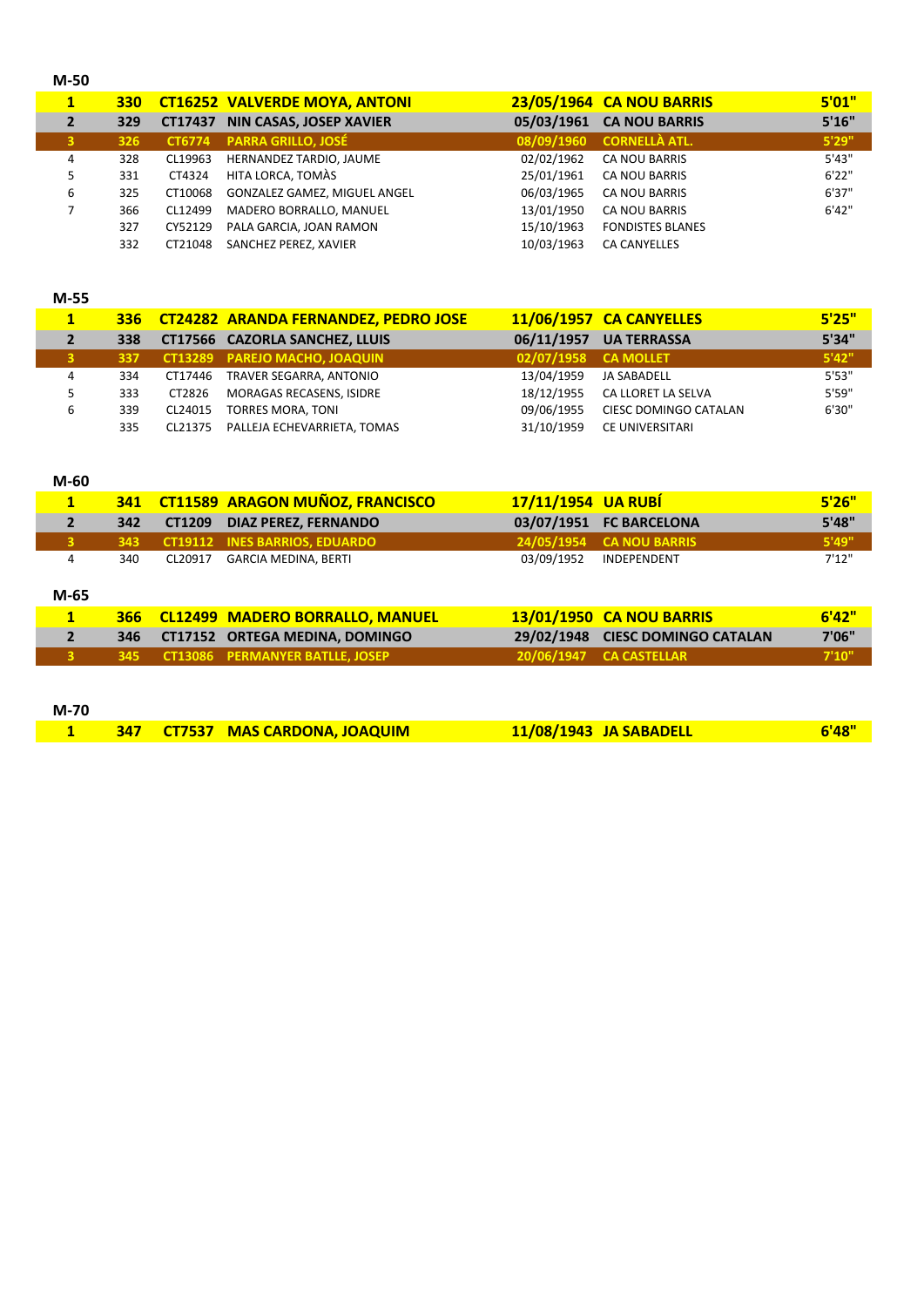**COMISSIÓ DE VETERANS**





## **GRANOLLERS 6è. CNAT. DE CATALUNYA DE LA MILLA EN RUTA 6a. MILLA URBANA DE GRANOLLERS**

# **10/05/2015**

## **CATEGORIA DELS VETERANS**

### *CATEGORIA FEMENINA*

| Classif.     | Dorsal     | Llicéncia      | COGNOM, NOM                                | Data de Naix. | Club                     | Marca     |
|--------------|------------|----------------|--------------------------------------------|---------------|--------------------------|-----------|
| $W-35$       |            |                |                                            |               |                          |           |
| 1            | 348        |                | <b>CT20345 BORGET RUIDIAZ, NIDIA ZULMA</b> |               | 16/06/1978 CA GRANOLLERS | 5'42"     |
| $\mathbf{2}$ | 46         | CL22982        | <b>GALLEGO ESPINOSA, SONIA</b>             | 01/04/1976    | <b>CA LA SANSI</b>       | 5'46"     |
| 3            | 351        | <b>CT23854</b> | <b>MESALLES LUPION, MARTA</b>              | 14/03/1980    | <b>CA NOU BARRIS</b>     | 5'50"     |
| 4            | 349        | CT21045        | BENAVENTE CHIMENO, ESTER                   | 06/05/1978    | UA BARBERÀ               | 6'21"     |
| 5            | 350        | CT21405        | CABANAS GONZALEZ, AROHA                    | 29/12/1977    | <b>CA NOU BARRIS</b>     | 6'22"     |
|              |            |                |                                            |               |                          |           |
| $W-40$       |            |                |                                            |               |                          |           |
| 1            | <b>355</b> |                | <b>CT15537 MARTIN ORTEGA, LAURA</b>        |               | 12/06/1974 CA NOU BARRIS | 5'43"     |
|              | ---        |                |                                            |               |                          | $-1 - -1$ |

|  | <b>355 CLISS37 MARTIN ORTEGA, LAURA</b>       | <u>IZ/UD/IY/4 CA NOU BAKKIS</u>    | 545   |
|--|-----------------------------------------------|------------------------------------|-------|
|  | 354 CT17460 ALVAREZ RUBIO, OLGA               | 26/11/1970 CA NOU BARRIS           | 5'49" |
|  | <b>3 352 CL14170 GAETA MONLEON, M. HELENA</b> | 12/04/1971 GA LLUISOS MATARO 6'06" |       |

### **W‐45**

|     | 45 CL22981 FERNANDEZ TORRE-MARIN, PATRICIA |                      | 13/05/1969 CA LA SANSI   | <b>5'44"</b> |
|-----|--------------------------------------------|----------------------|--------------------------|--------------|
|     | 356 CT17952 MIRO CUGAT, ANGELINA           | 18/03/1966 LLEIDA UA |                          | 6'17"        |
|     | 357 CL21860 GRACIA LOTE. MERCEDES          |                      | 23/09/1969 UA BARBERÀ    | 6'50"        |
| 358 | CL13118 IBAÑEZ MARIMON, MERCÈ              |                      | 12/03/1969 CA NOU BARRIS | 8'35"        |

**W‐50**

|  | <b>361 CT19739 QUISPE VALENCIA, NANCY NENA</b> |                       | 04/11/1964 CORNELLÀ ATL. | 6'32"     |
|--|------------------------------------------------|-----------------------|--------------------------|-----------|
|  | 359 CT23976 ESCOBAR REYES, Mª. CARMEN          |                       | 12/12/1964 CA CASTELLAR  | 7'34"     |
|  |                                                | 05/12/1962 CE PENEDÈS |                          | $-7'43''$ |

### **W‐55**

|  | 362 CL19522 MOSCOSO REGA, MARIA JOSE   | <b>12/07/1959 CA NOU BARRIS</b> | 6'32'' |
|--|----------------------------------------|---------------------------------|--------|
|  | 364 CT7486 BUSQUETS FUSTER, MARIA ROSA | 23/09/1956 CE PICORNELL         | 7'23"  |
|  |                                        | 25/04/1959 CE PICORNELL         | $-757$ |

## **W‐60 1 365 CT13058 SOLA ULLOD, ISABEL 04/05/1953 CA NOU BARRIS 7'40"**